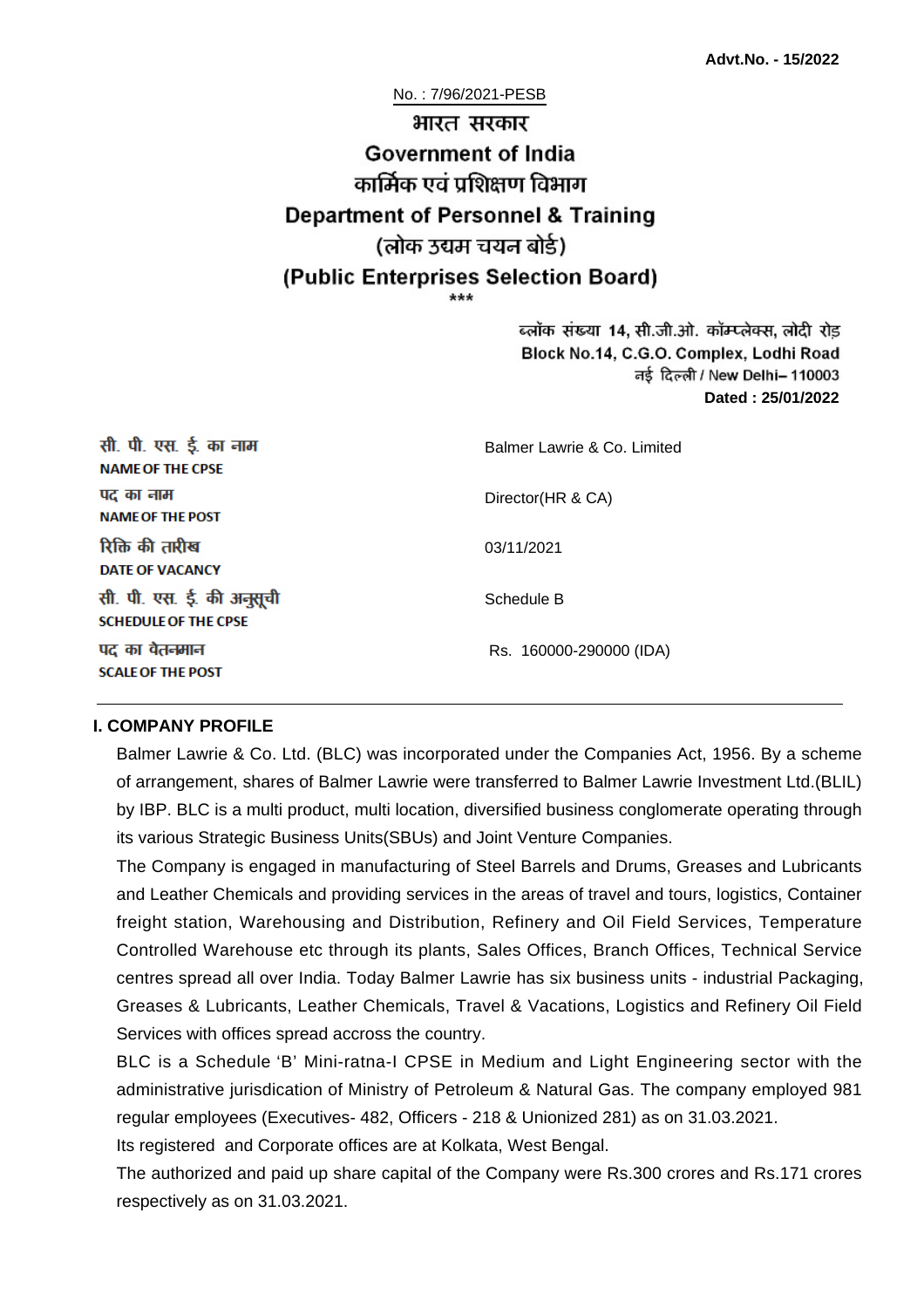The shareholding of the BLIL in the company is 61.80%.

### **II. JOB DESCRIPTION AND RESPONSIBILITIES**

Director (Human Resource & Corporate Affairs) is a member of the Board of Directors and reports to Chairman & Managing Director. He/She will be responsible for overseeing the implementation of HR policies, management of Industrial Relations, Corporate Communications. He/She is also responsible for corporate social responsibililty, managing corporate brand image and coordination with Government & Industries. He/She also be responsible for Health Safety Environment initiatives of the Company and also drive the required HR initiatives to realise the Company's strategic plan and Vision 2030.

### **III. ELIGIBILITY**

**1. AGE :** On the date of occurrence of vacancy (DOV)

| Age of superannuation 60 years |                                                                                             |                |                                                                                             |  |
|--------------------------------|---------------------------------------------------------------------------------------------|----------------|---------------------------------------------------------------------------------------------|--|
| <b>Internal</b>                |                                                                                             | <b>Others</b>  |                                                                                             |  |
| <b>Minimum</b>                 | <b>Maximum</b>                                                                              | <b>Minimum</b> | <b>Maximum</b>                                                                              |  |
| 40                             | 2 years residual service as on<br>the date of vacancy w.r.t. the<br>date of superannuation. | 40             | 3 years residual service as on<br>the date of vacancy w.r.t. the<br>date of superannuation. |  |

### **2. EMPLOYMENT STATUS:**

The applicant must, on the date of application, as well as on the date of interview, be employed in a regular capacity – and **not** in a contractual/ad-hoc capacity – in one of the followings:-

(a) Central Public Sector Enterprise (CPSE) (including a full-time functional Director in the Board of a CPSE);

(b) Central Government including the Armed Forces of the Union and All India Services;

(c) State Public Sector Enterprise (SPSE) where the annual turnover is \***Rs 1000 crore or more**;

(d) Private Sector in company where the annual turnover is **\*Rs 1000 crore or more**. **Preference would be given to candidates from listed companies.** 

(\* The average audited annual turnover of three financial years preceding the calendar year in which the post is advertised shall be considered for applying the approved limits)

# **3. QUALIFICATION:**

The applicant should be holding a Post Graduate Diploma or Degree in Personnel Management/ Human Resource Management or MBA/ Programme in Management (PGDM/PGPM) with good academic record from a recognized University/Institute.

#### **4. EXPERIENCE:**

The applicant should have at least five years of cumulative experience/exposure during the last ten years in various aspects of HR/ Personnel Management/ Industrial Relations in an organization of repute.

#### **5. PAY SCALE:**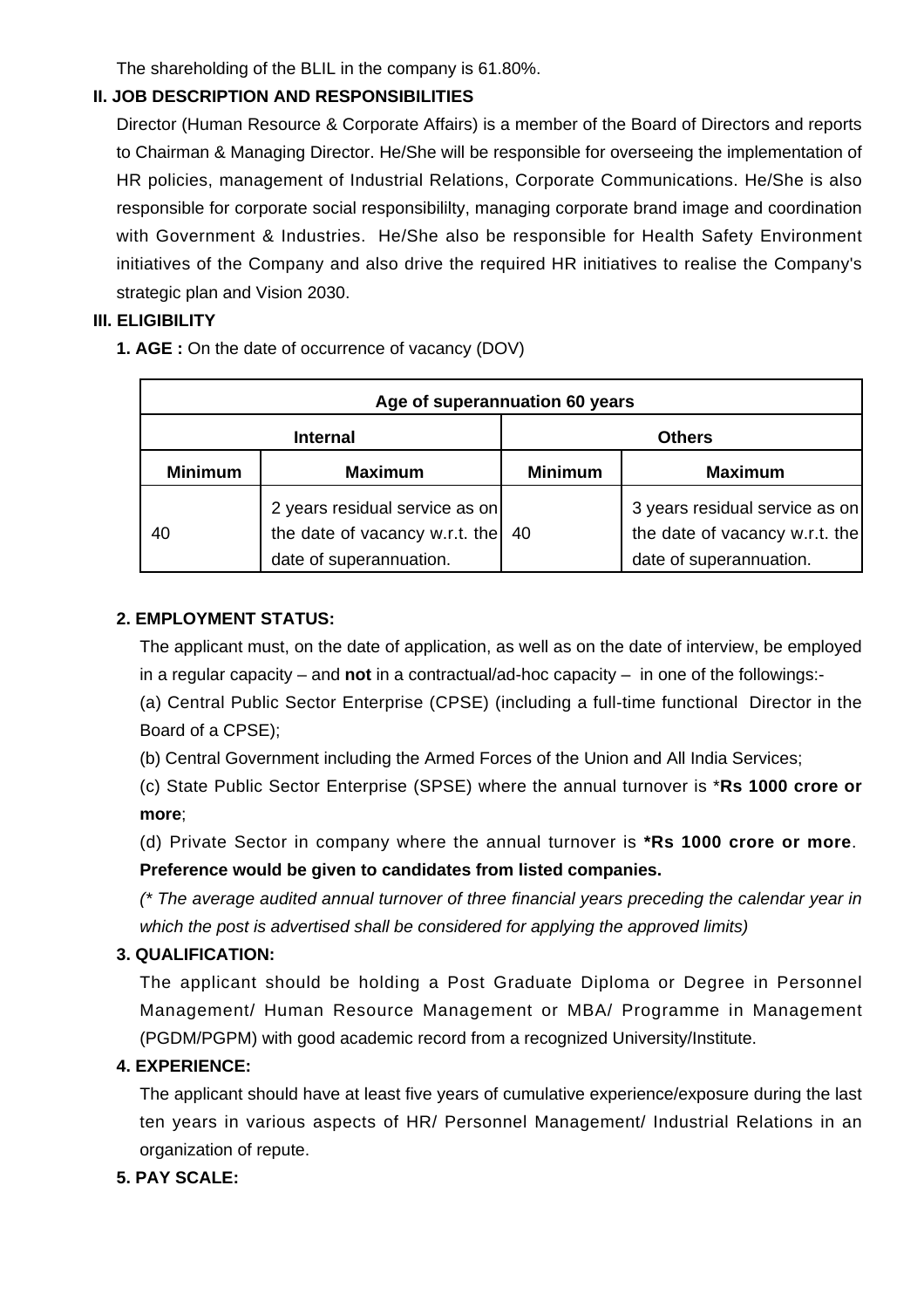#### **(a)Central Public Sector Enterprises-**

#### **Eligible Scale of Pay**

- (i) Rs. 6250-7475 (IDA) Pre 01/01/1992
- (ii) Rs. 8520-10050 (IDA) Post 01/01/1992
- (iii) Rs. 18500-23900 (IDA) Post 01/01/1997
- (iv) Rs. 43200-66000 (IDA) Post 01/01/2007
- (v) Rs. 100000-260000 (IDA) Post 01.01.2017
- (vi) Rs. 14300-18300 (CDA) Pre-revised
- (vii) Rs. 37400-67000 + GP 8700 (CDA)
- (viii) Rs. 123100-215900 (Level 13) CDA

The minimum length of service required in the eligible scale will be one year for internal candidates, and two years for others as on the date of vacancy.

**(b)**

**(i) Applicants from Central Government / All India Services** should be holding a post of the level of Director in Government of India or carrying equivalent scale of pay on the date of application.

**(ii) Applicants from the Armed forces of the Union** should be holding a post of the level of Brigadier in the Army or equivalent rank in Navy/Air Force on the date of application.

**(c)**

 **Applicants from State Public Sector Enterprises/ Private Sector** should be working at Board level position or at least a post of the level immediately below the Board level on the date of application on the date of application.

# **6. CONDITION OF IMMEDIATE ABSORPTION FOR CENTRAL GOVERNMENT OFFICERS**

Central Government Officers, including those of the Armed Forces of the Union and the All India Services, will be eligible for consideration only on immediate absorption basis.

#### **IV. DURATION OF APPOINTMENT**

The appointment shall be for a period of five years from the date of joining or upto the date of superannuation or until further orders, whichever is earlier.

#### **V. SUBMISSION OF APPLICATIONS**

# **Applicants should submit their applications on-line only as per the format .**

1. The applicants should submit their applications through proper channel as follows:

(a) Government Officers, including those of the Armed Forces of the Union and All India Services: through Cadre Controlling authority;

- (b) CMDs/MDs/Functional Directors in CPSE: through the concerned Administrative Ministry;
- (c) Below Board level in CPSE: through the concerned CPSE;
- (d) CMDs/MDs/Functional Directors in State PSE: through the concerned Administrative Secretary
- and Cadre Controlling Authority, if any, of the State Government;
- (e) Below Board level in SPSE: through the concerned SPSE;
- (f) Private Sector: directly to the PESB.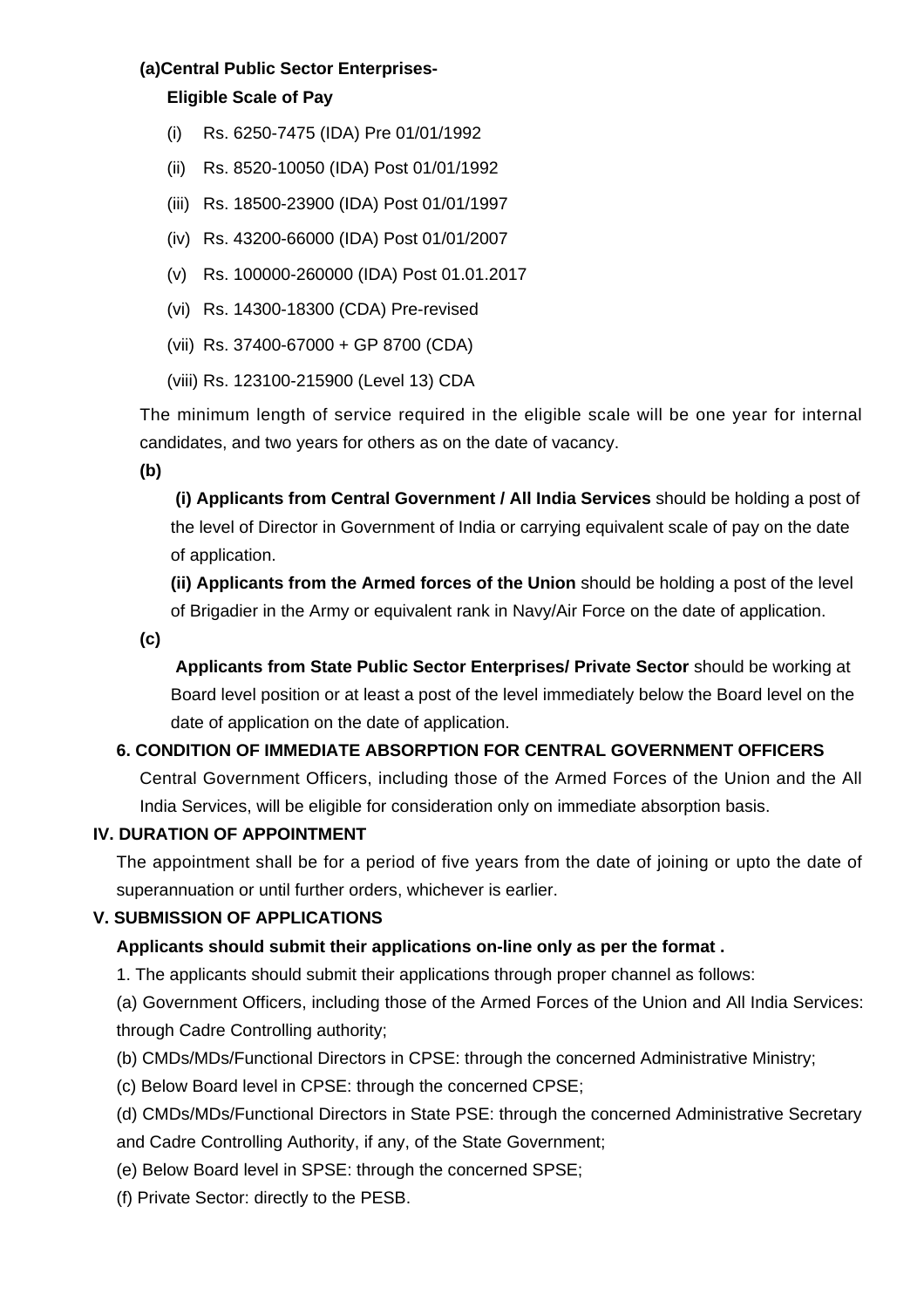2. Applicants from Private Sector must submit the following documents along with the application form:

(a) Annual Reports of the Company in which currently working for the 3 financial years preceding the calendar year in which the post is advertised **(please provide URL or attach/enclose copies);**

(b) Whether the company is listed or not; if yes, the documentary proof **(please provide URL or attach/enclose copies);**

(c) Evidence of working at Board level or at least a post of the level immediately below the board level;

(d) Self-attested copies of documents in support of age and qualifications;

(e) The relevant Jobs handled in the past with details.

#### **VI. UNDERTAKING BY THE APPLICANT**

An applicant has to give an undertaking as a part of the application that he/she will join the post, if selected. If an applicant does not give such undertaking, the application would be rejected.

**1. For candidates from Central Government/Armed Forces of the Union/ All India Services**

(a) The appointment is on immediate absorption basis.

(b) If a candidate conveys his/her unwillingness to join after the interview is held, he/she would be debarred for a period of two years from the date of interview, for being considered for a Board level post in any CPSE.

(c) Further, if a candidate conveys his/her unwillingness to join after the issue of offer of appointment, he/she would be debarred for a period of two years from the date of offer of appointment for being considered for a Board level post in any CPSE.

#### **2. For candidates from CPSE**

a. If a candidate conveys his/her unwillingness to join after the interview is held, he/she would be debarred for a period of two years from the date of interview, for being considered for a Board level post in any CPSE other than the one to which the candidate belongs.

b. Further, if a candidate conveys his/her unwillingness to join after the issue of offer of appointment, he/she would be debarred for a period of two years from the date of offer of appointment for being considered for a Board level post in any CPSE other than the one to which the candidate belongs.

#### **3. For candidates from SPSE/ Private Sector**

a. If a candidate conveys his/her unwillingness to join after the interview is held, he/she would be debarred for a period of two years from the date of interview, for being considered for a Board level post in any CPSE.

b. Further, if a candidate conveys his/her unwillingness to join after the issue of offer of appointment, he/she would be debarred for a period of two years from the date of offer of appointment for being considered for a Board level post in any CPSE.

**4.** In the above cases, no request for relaxation or otherwise would be entertained.

# **VII. THE APPLICANTS CAN EITHER**

(a) fill up the **Application Form online only** against this Job Description on the website of PESB http://pesb.gov.in/ and thereafter **forward it online**, as specified in para V(1);